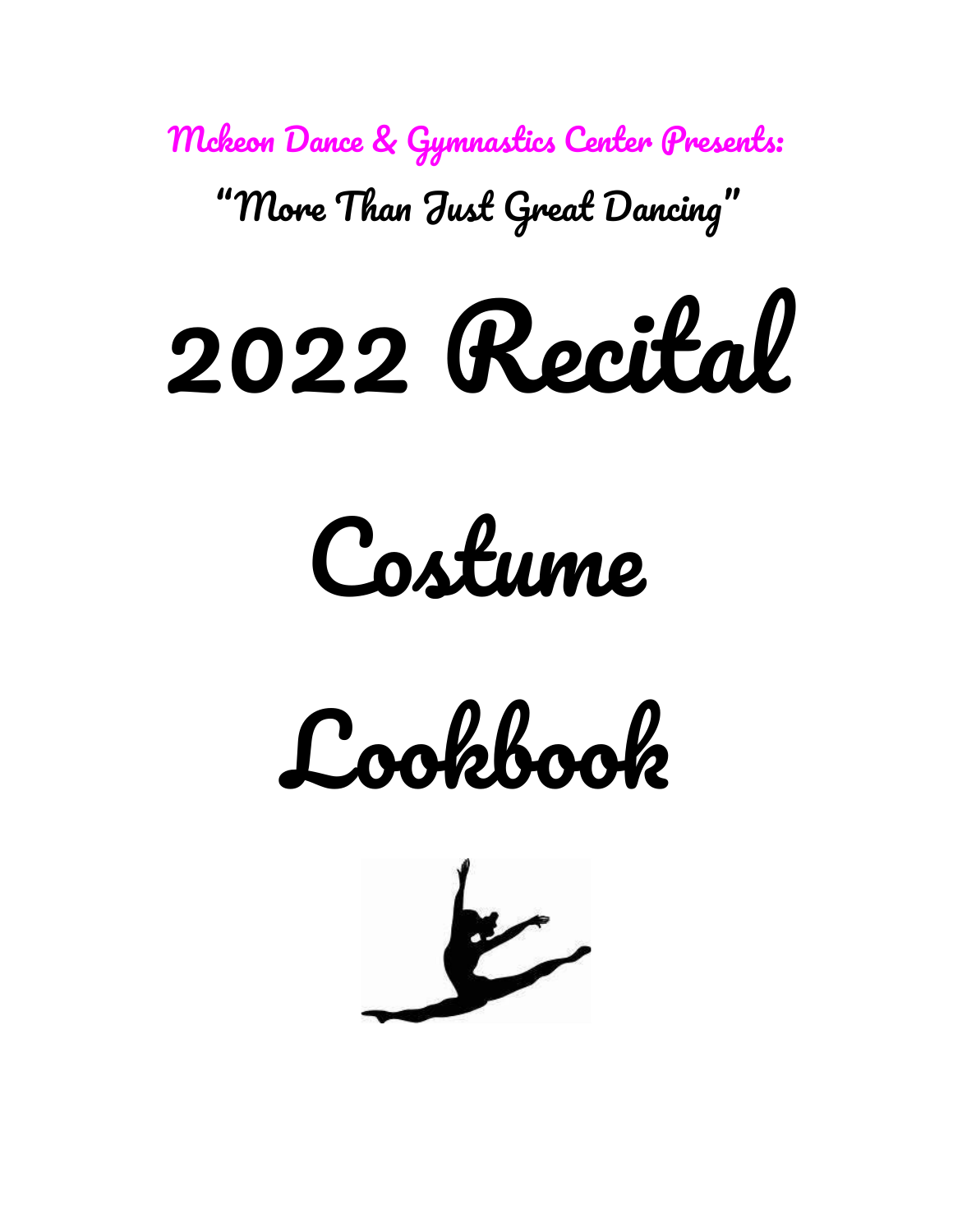

Tuesday 9:00 am Tap (Miss Casey) Thursday 6:00 pm Tap (Miss Danielle) **"Rhinoceros Tap"**

Saturday 11:45 am Tap (Miss Courtney)-TBD **"Rhinoceros Tap"**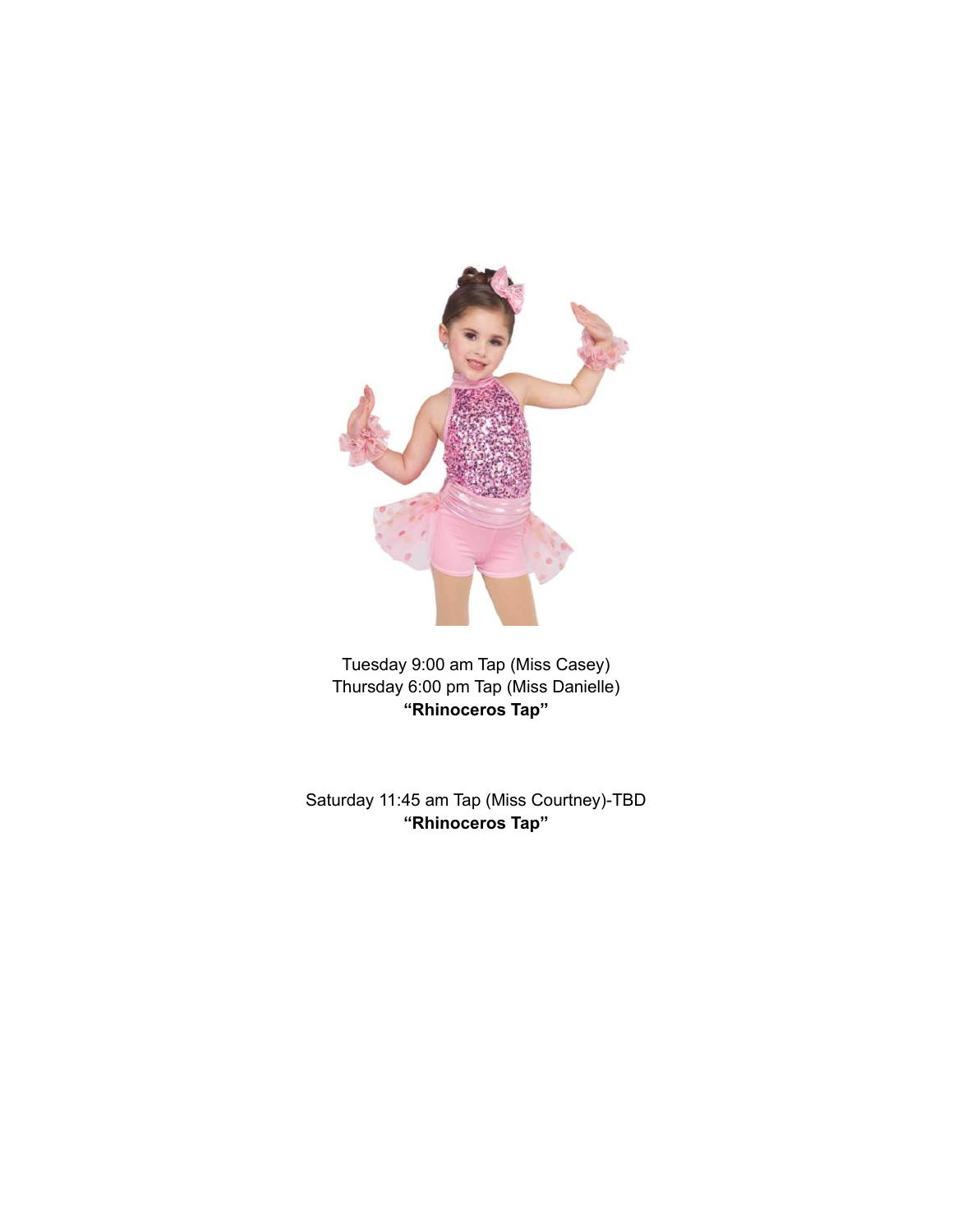

Tuesday 9:30 Ballet (Miss Casey) **"Rainbow"**



Tuesday 10:45 Tap & Tricks (Miss Casey) "Baby Take a Bow"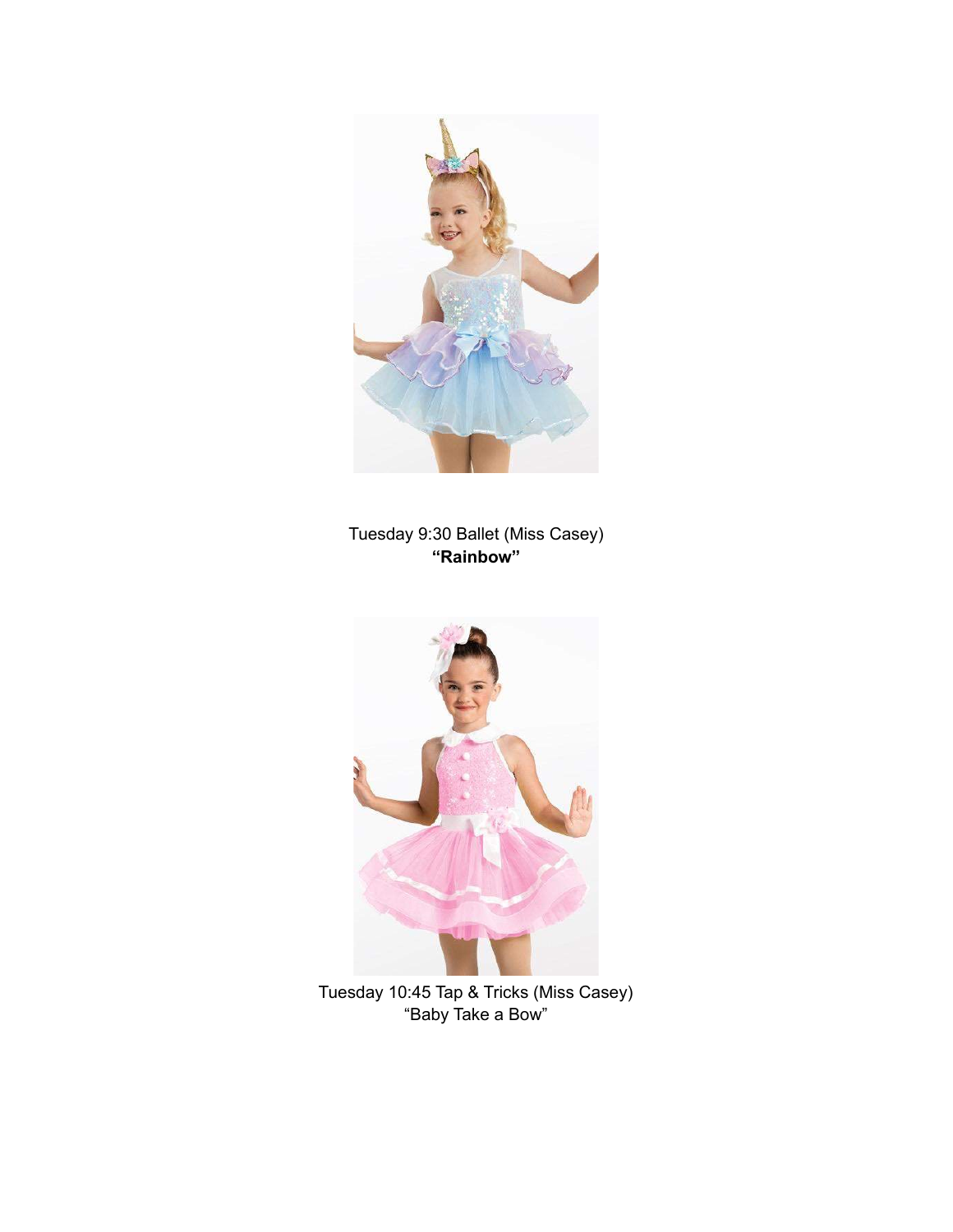

Wednesday 3:00 pm (Miss Casey) Saturday 10:30 am (Miss Danielle) **"Baby Take a Bow" Boys Need to Order White Pants- Old Navy**



Tuesday 4:00 pm Ballet (Miss Casey) "Genevieve the Giraffe"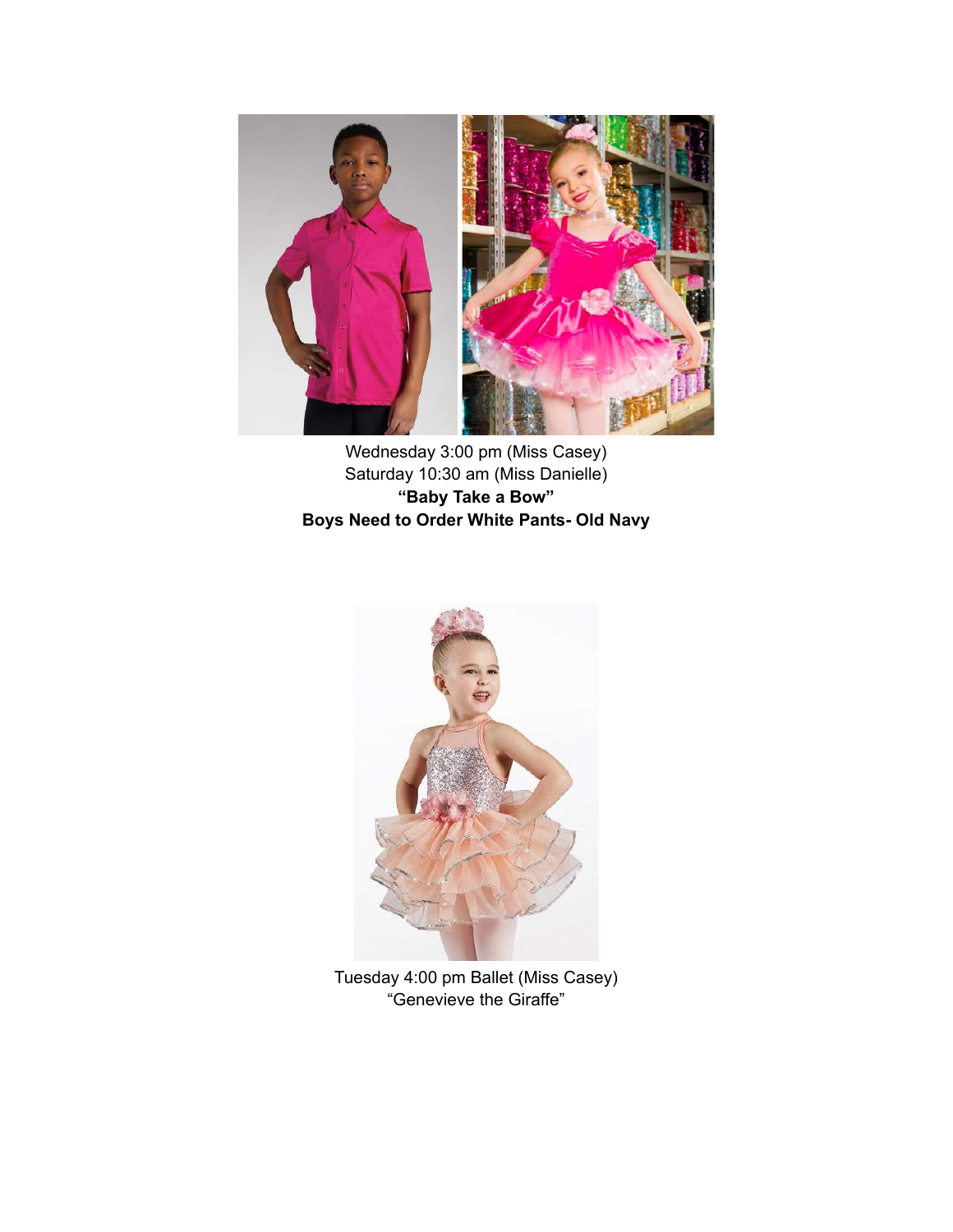

Wednesday 4:30 pm Ballet (Miss Danielle) **"Genevieve the Giraffe" Boys Need to Get Black Pants- Old Navy**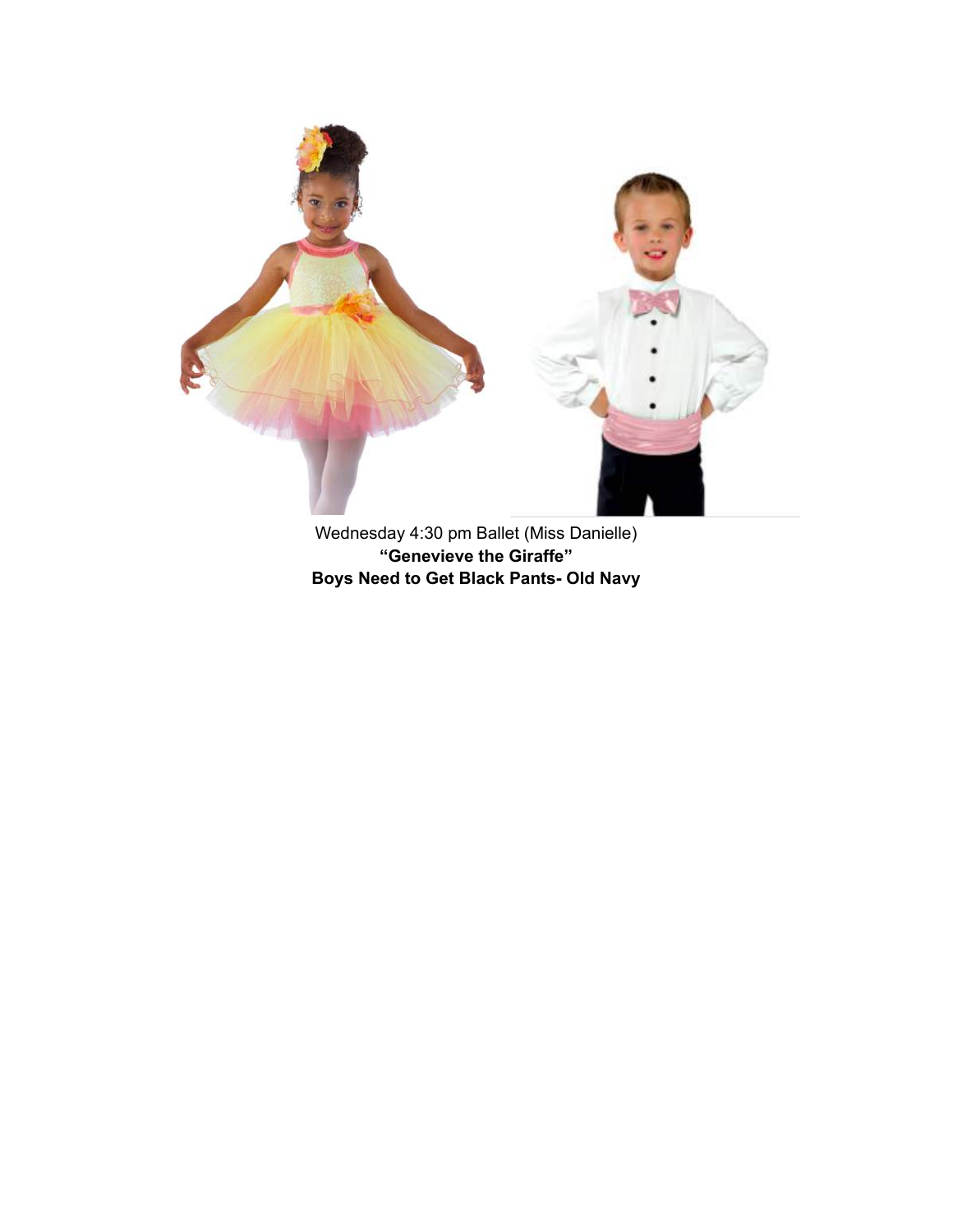

Tuesday 4:00 pm Tap (Miss Danielle) Wednesday 5:30 pm (Miss Casey) Thursday 5:00 pm (Miss Danielle) Saturday 11:00 am (Miss Makayla) **"Hakuna Matata"**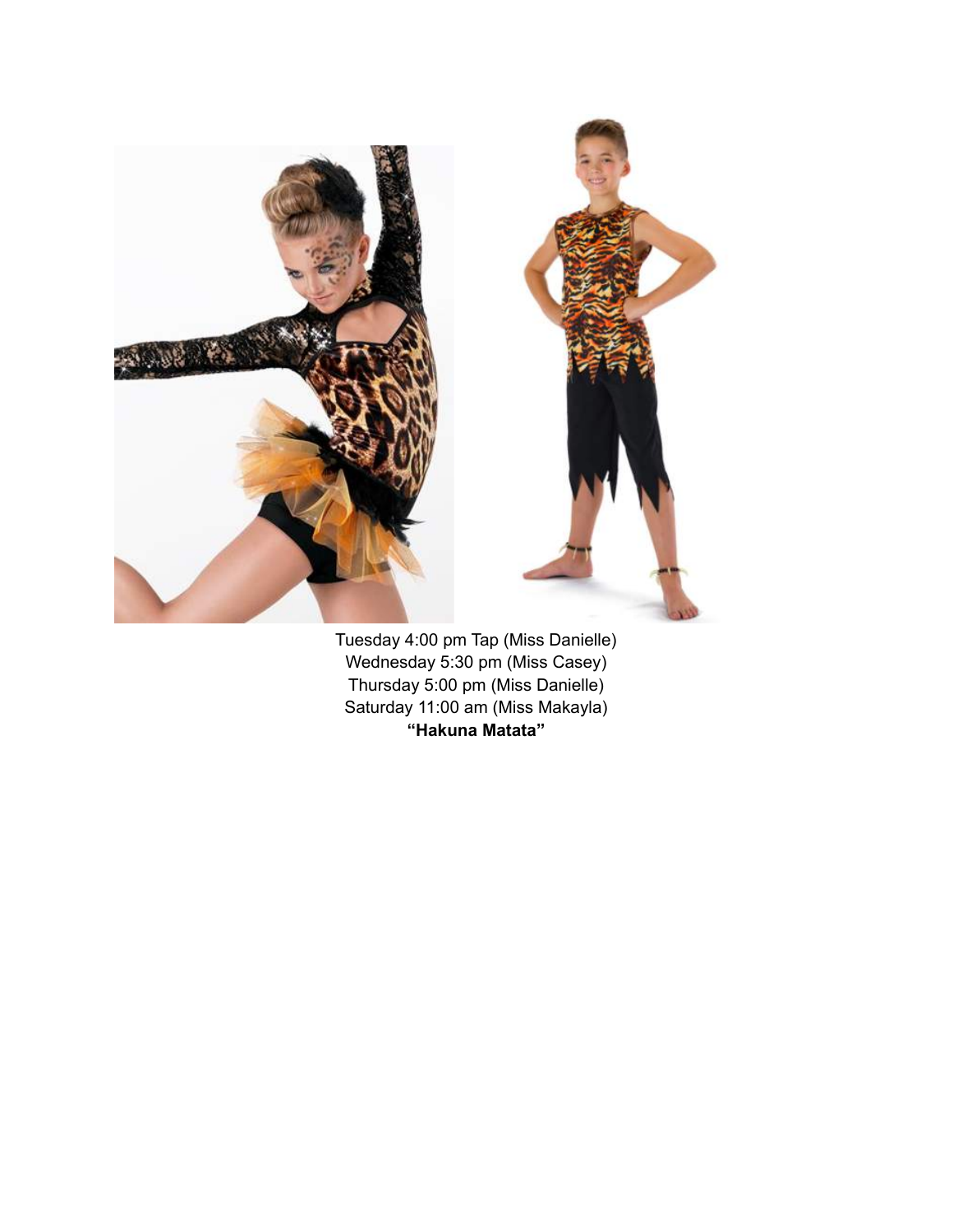

Tuesday 4:30 pm Tap (Miss Danielle) Wednesday 4:00 pm Tap (Miss Danielle) **"Let Me Entertain You" Boys Need Black Pants- Old Navy**



Tuesday 4:30 pm Lyrical (Miss Casey) Wednesday 5:00 pm Lyrical (Miss Casey) **"Together We Stand"**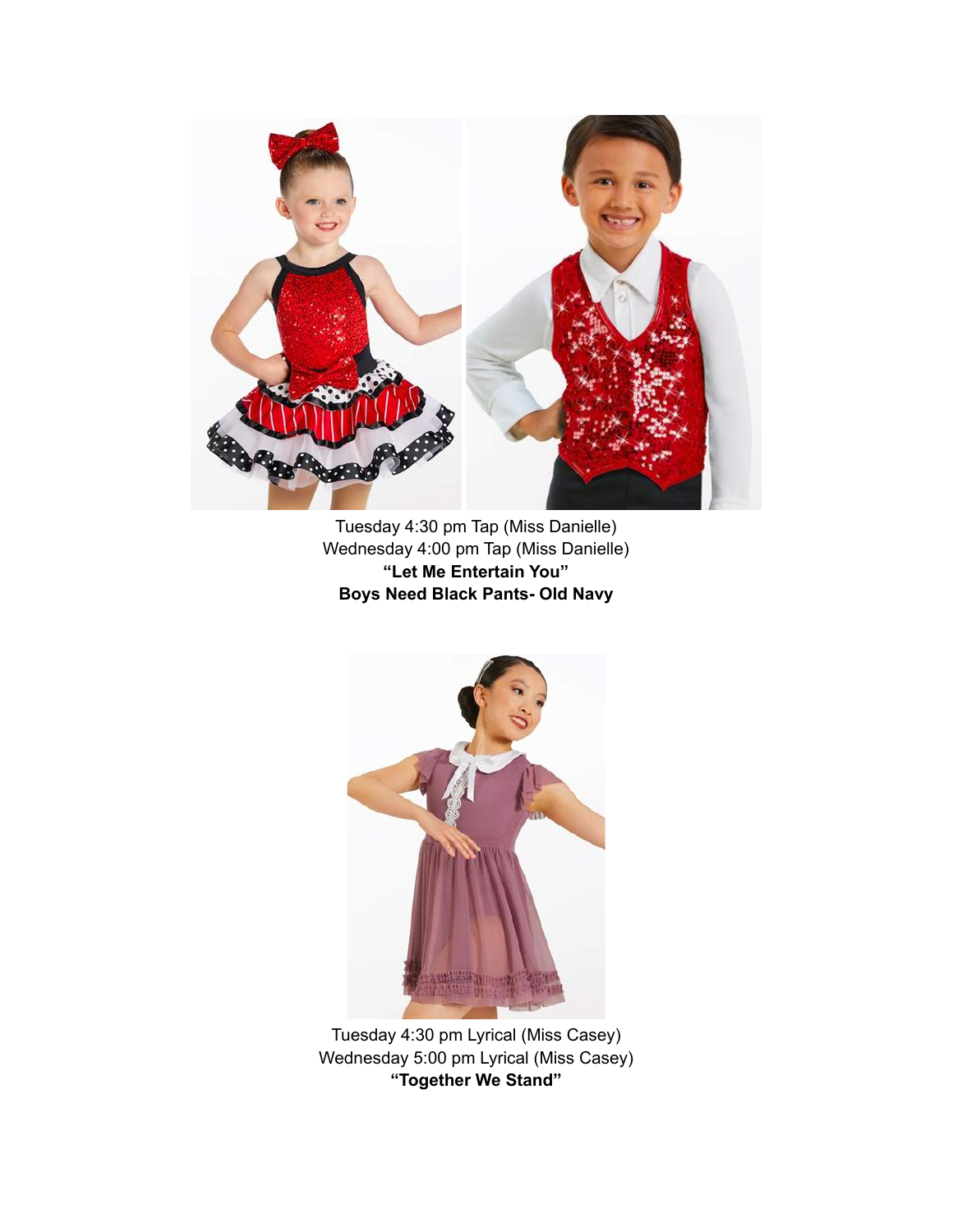

Tuesday 5:00 pm Jazz (Miss Casey) Wednesday 5:00 pm Jazz (Miss Danielle) **"Gonna Be My Day" Boy Needs White Pants- Old Navy**



Tuesday 5:30 pm Hip Hop/ Jazz (Miss Justine) **"Hold the Drama"**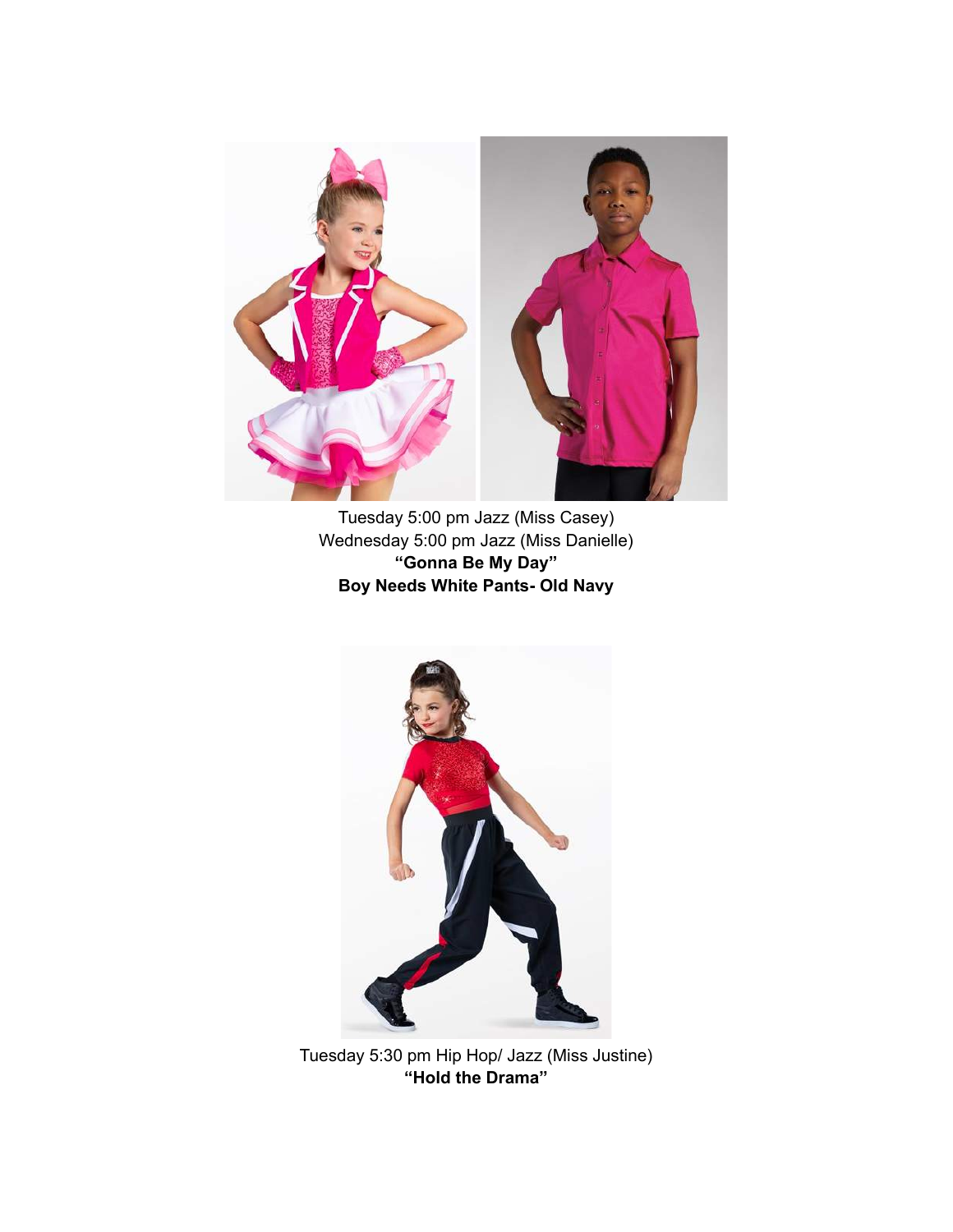



Tuesday 5:30 pm Hip Hop (Miss Casey) **"Shell Shocked"** \*\* NEED WHITE LOW TOP SNEAKERS\*\*

Tuesday 5:30 Hip Hop (Miss Justine) **"Levitating"** COSTUME TBD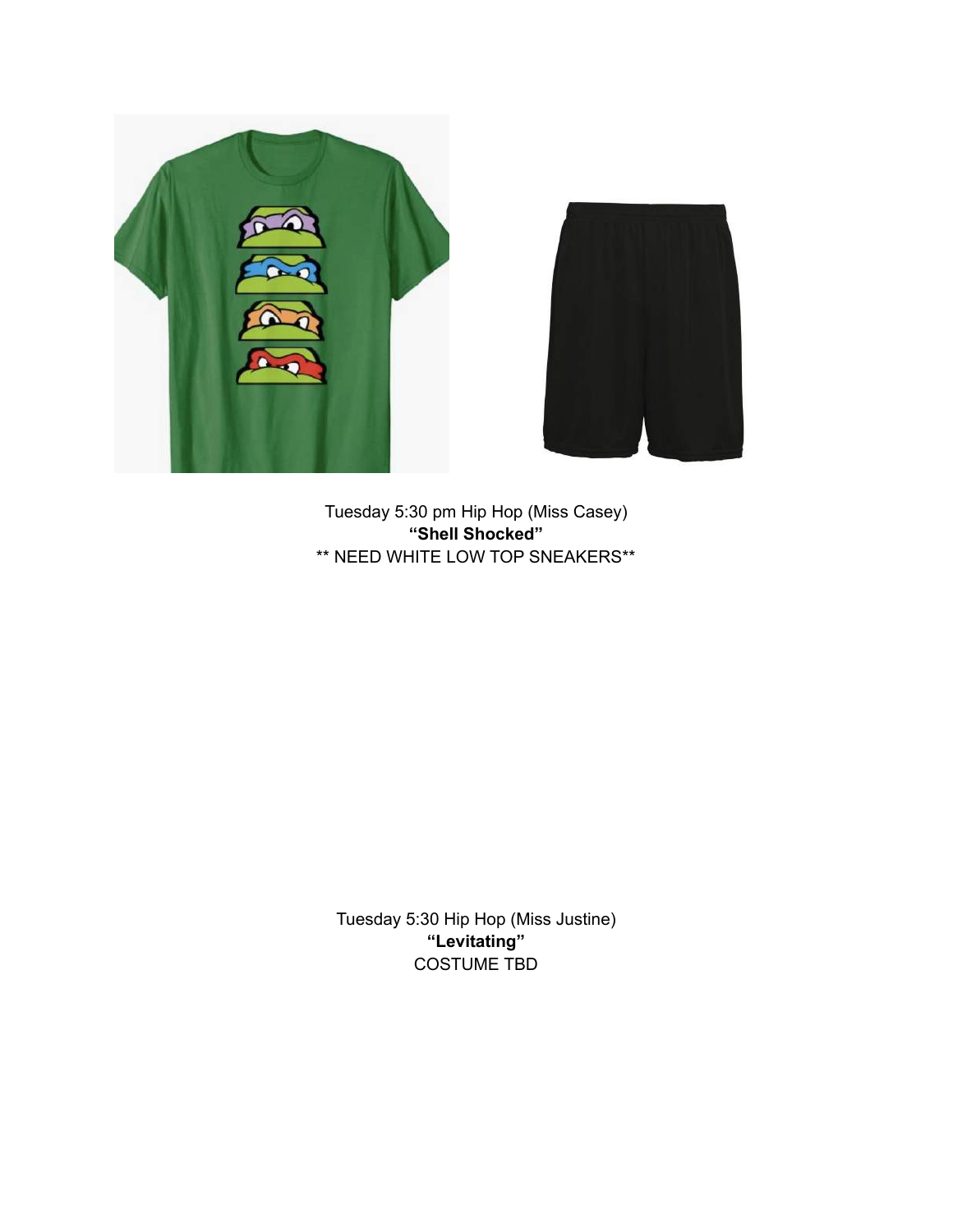

Tuesday 6:15 pm Lyrical (Miss Casey) Wednesday 6:15 pm Lyrical (Miss Casey) **"Why Don't I"**

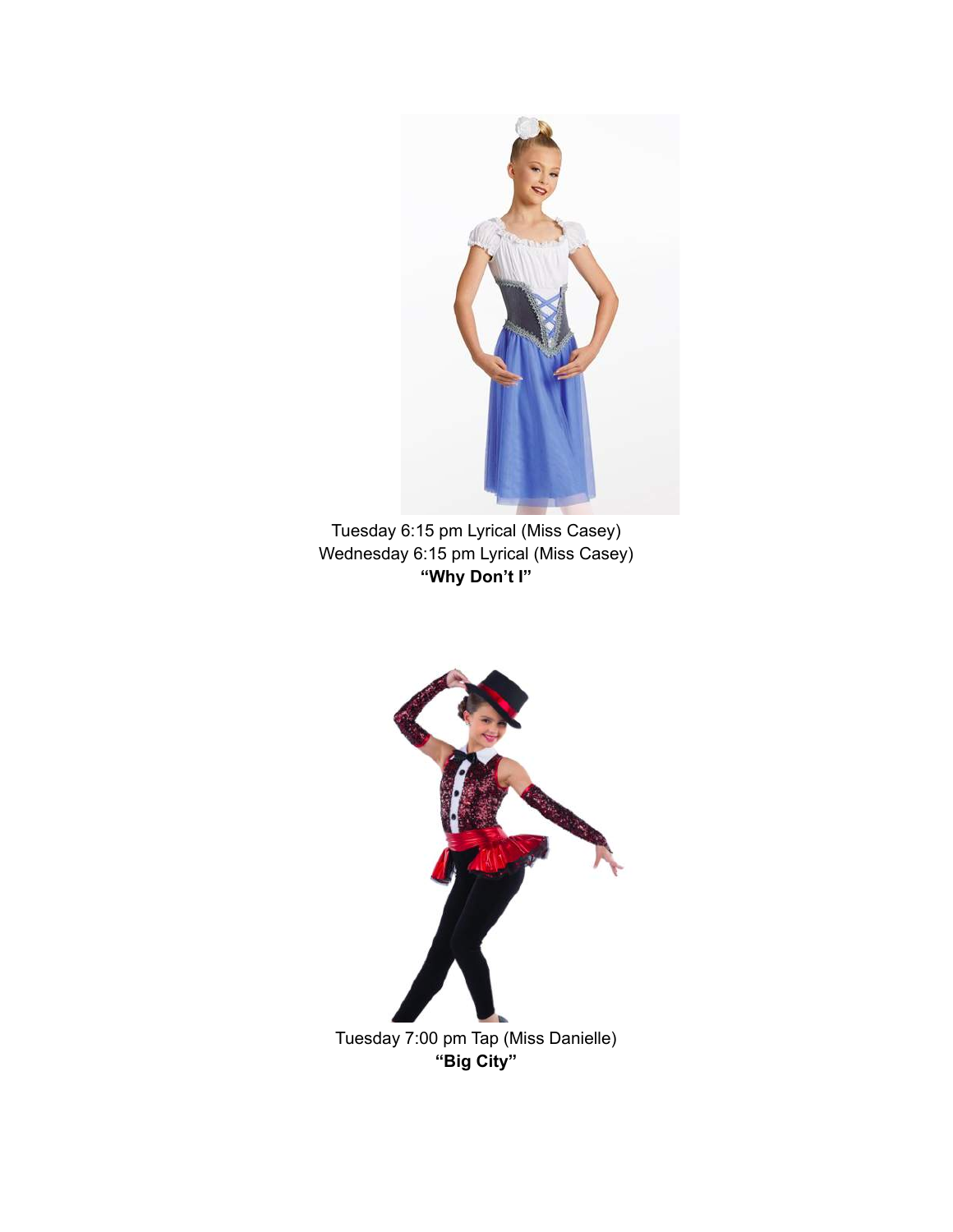

Wednesday 4:30 pm Jazz (Miss Casey) Thursday 6:00 pm Closed Class Jazz (Miss Casey) **"I'm a Lady"**



Wednesday 5:30 pm Tap (Miss Danielle) **"Welcome to the 60's"**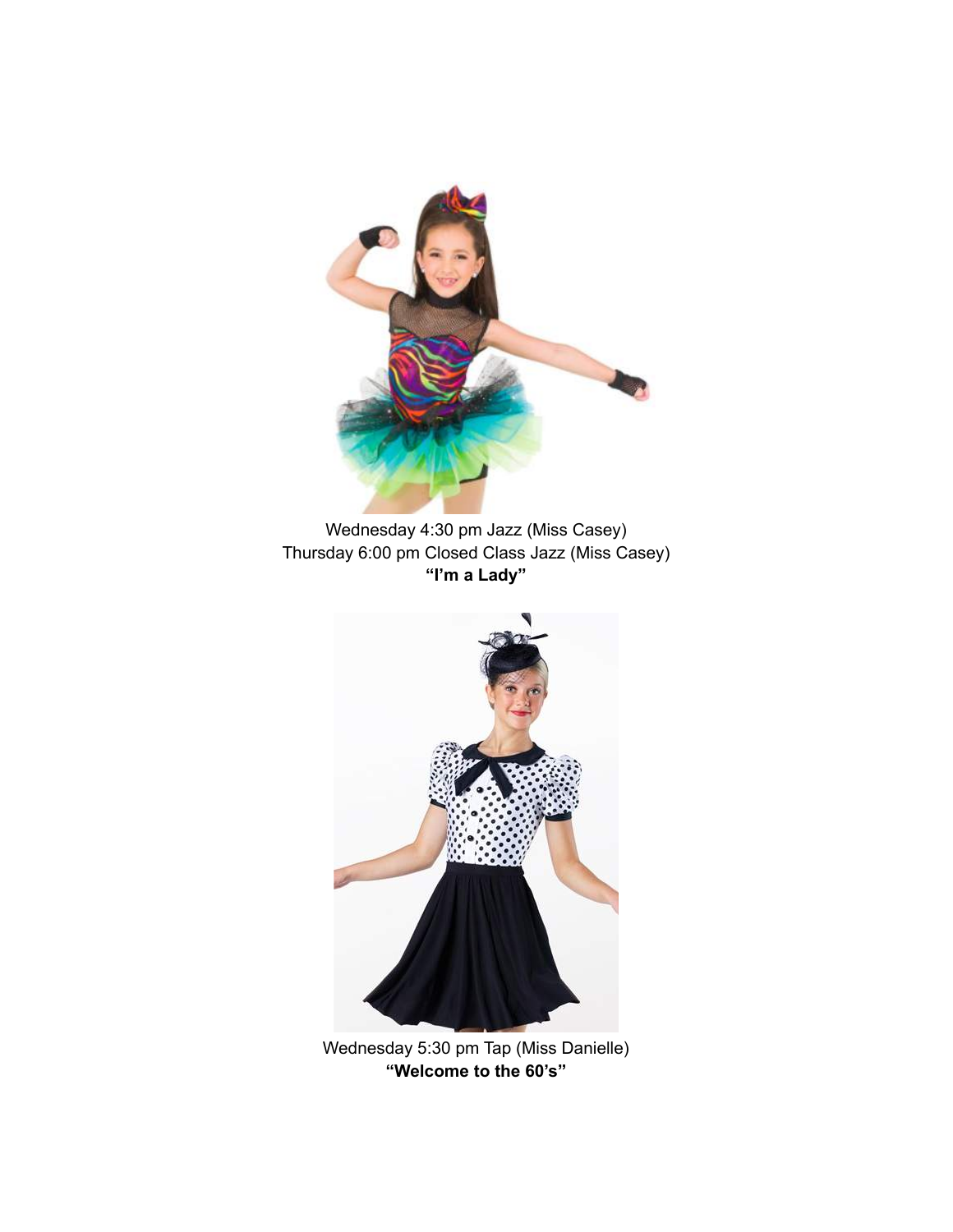

Wednesday 7:00 pm Jazz (Miss Casey) **"Razzle Dazzle"**



Thursday 4:00 pm Lyrical (Miss Casey) Saturday 10:30 am Lyrical (Miss Courtney) **"Lead the Way"**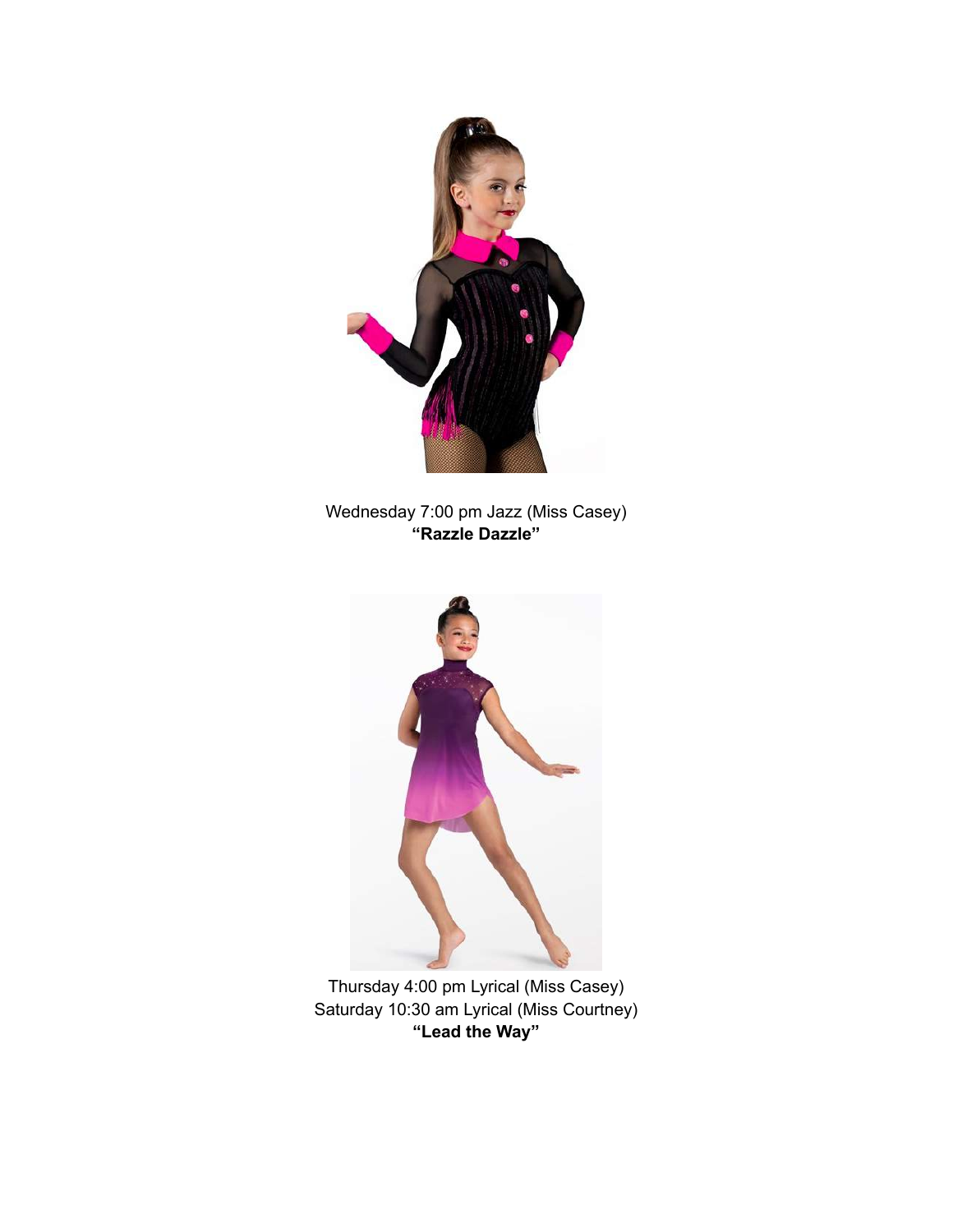

Thursday 4:30 pm Jazz (Miss Casey) **"Big City Big Dreams"**



Thursday 5:00 pm Jazz (Miss Casey) Saturday 10:00 am (Miss Courtney) **"Reach For The Stars"**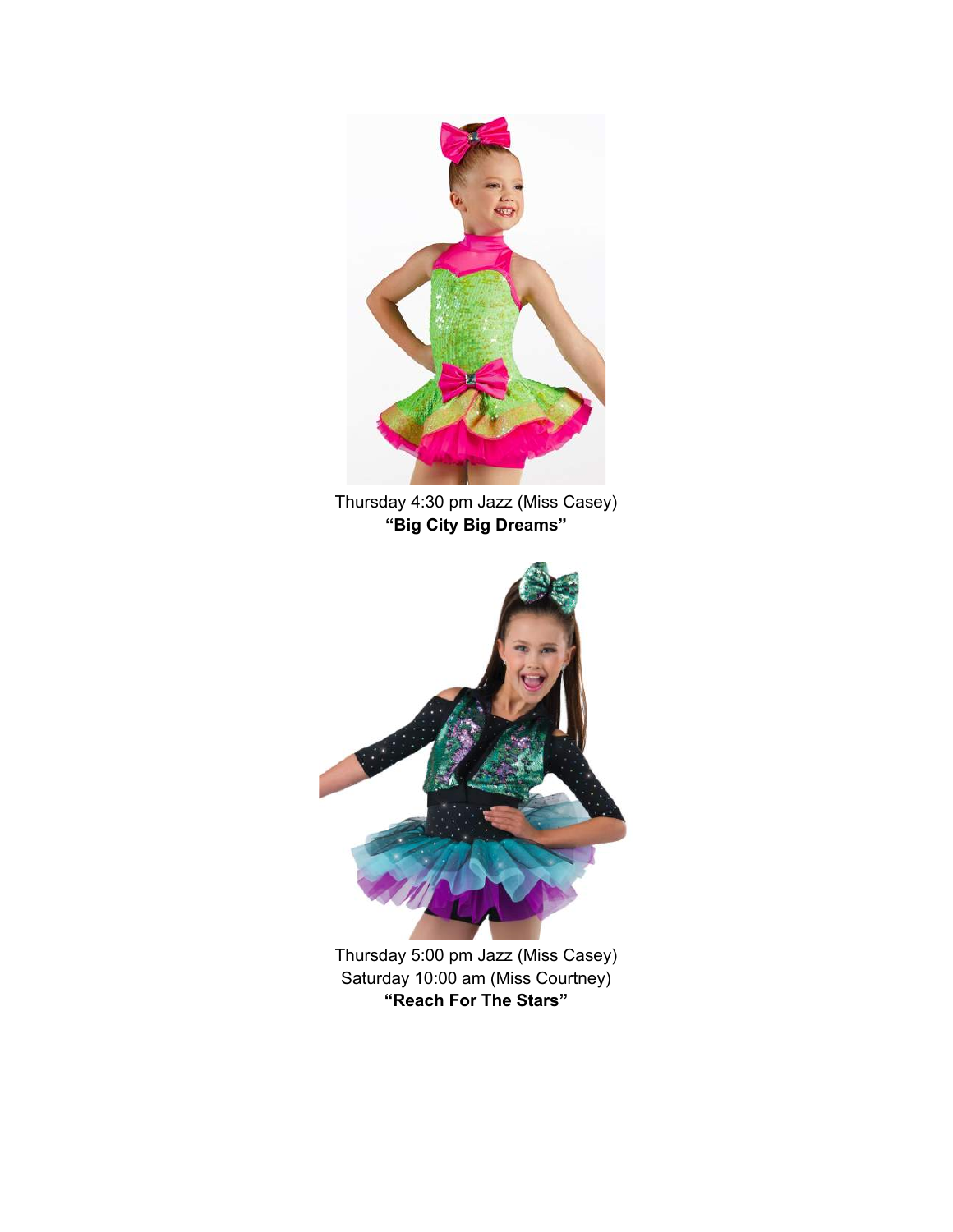

**"Broadway Kids"**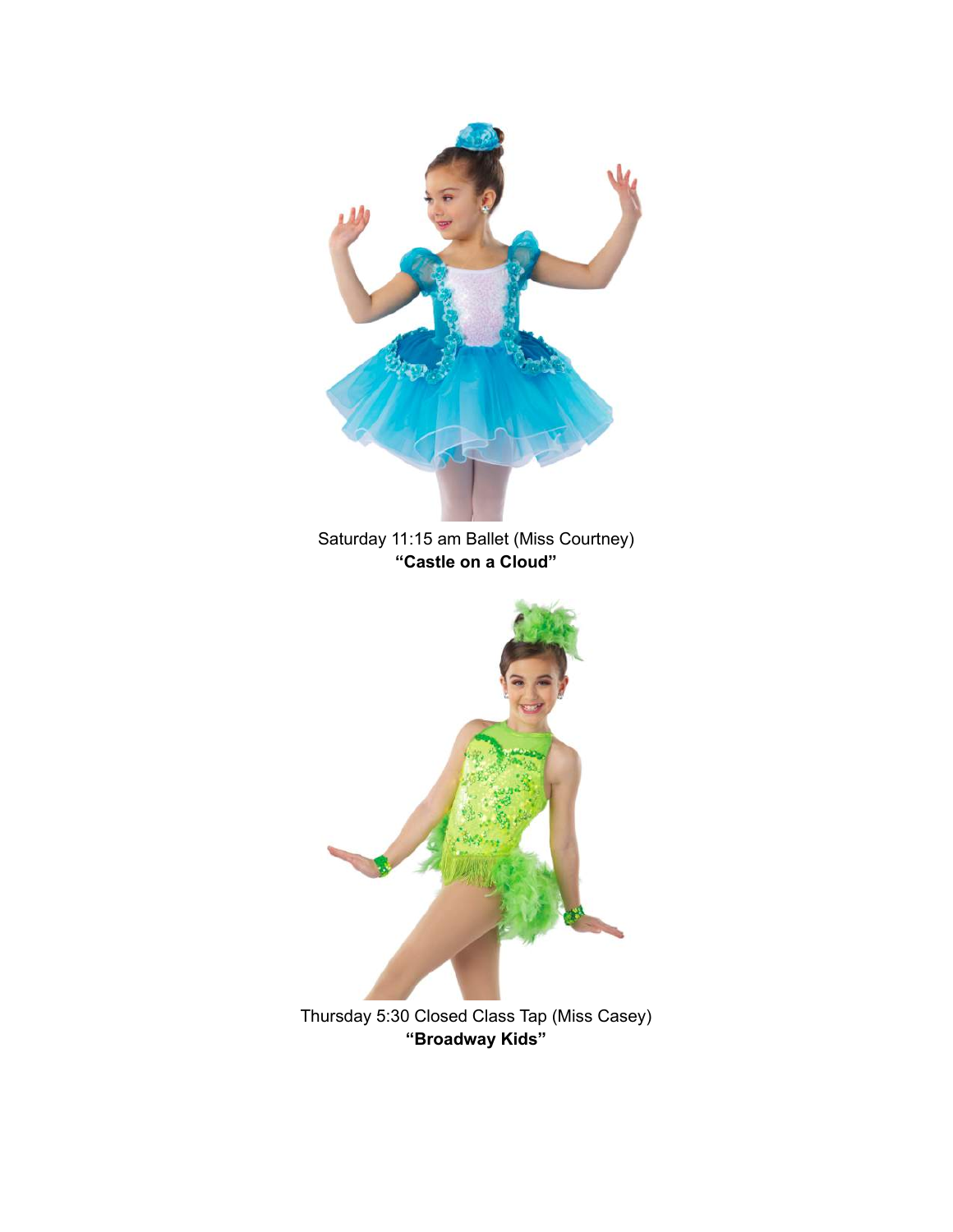

Thursday 5:30 pm Ballet (Miss Danielle) **"Castle on a Cloud"**



Saturday 9:00 Tap (Miss Danielle) **"Never Fully Dressed Without A Smile" Boys Need Black Pants- Old Navy**